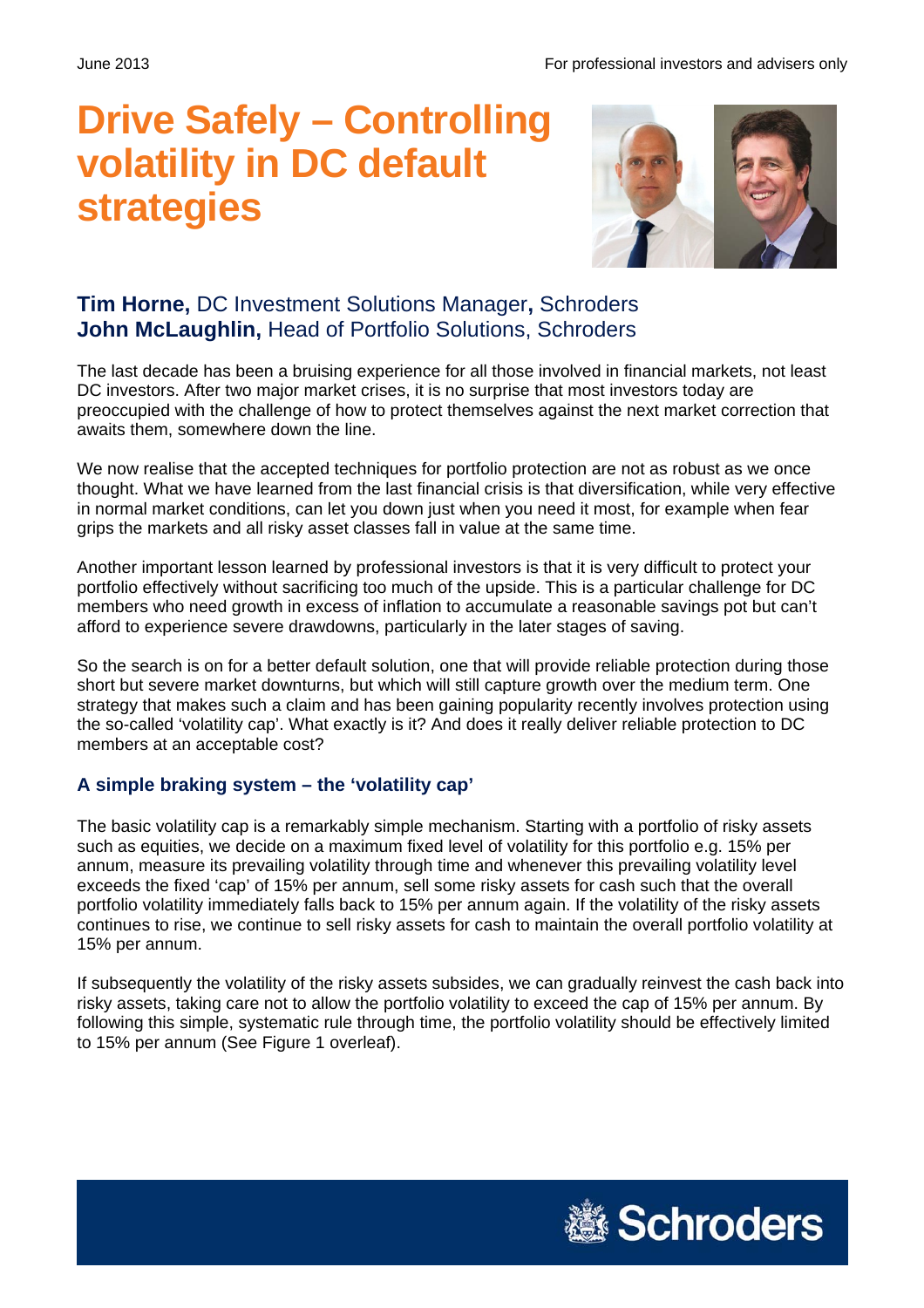

#### **Figure 1: US equity volatility from 1928 until 2012, capped at 15% per annum**

Source, Schroders, Bloomberg. Indices used are the S&P 500 [Div Adjusted] (1928-1988), S&P 500 Total Return (1988- 2012). Volatility on any day is measured as the annualised standard deviation of daily returns in the prior 30 days using closing prices and de-risking, if required, is assumed to occur at the close on the same day.

But why do this? Our objective after all is not to control the volatility of the portfolio, but to protect against sharp corrections and at the same time, maintain returns over the medium term. Controlling volatility is not the same thing as protecting against corrections; moreover basic investment theory tells us that higher portfolio returns are a consequence of a willingness to accept more risk. So if we cap the volatility of a portfolio, surely we reduce its expected return?

Remarkably, the volatility cap seems to contradict what our investment intuition tells us. A 15% per annum volatility cap applied continuously to the US stockmarket over the last 90 years (as in Figure 1), would have reduced losses in 12 of the 13 major market corrections that occurred over that period and the protection achieved would have been significant in 8 of those cases (see Figure 2 overleaf). Moreover the capped portfolio would have performed similarly to the uncapped equity market over the entire 90 year period.

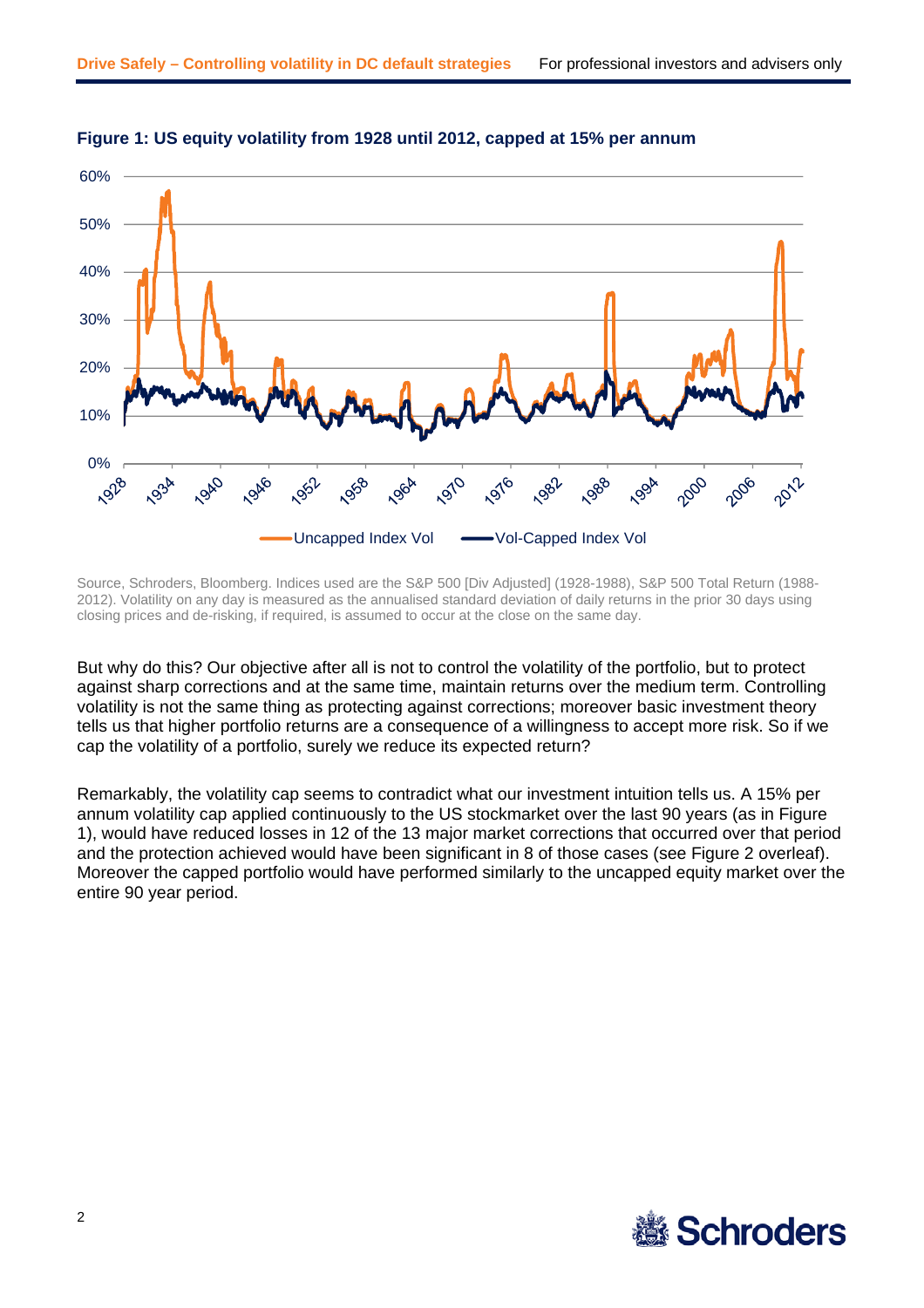| <b>Years with returns</b><br>less than -10% | <b>Index return</b> | 15% volatility capped<br>return | <b>Difference</b> |
|---------------------------------------------|---------------------|---------------------------------|-------------------|
| 1930                                        | $-27%$              | $-16%$                          | $+11%$            |
| 1931                                        | $-46%$              | $-20%$                          | $+26%$            |
| 1932                                        | $-13%$              | $-2%$                           | $+11%$            |
| 1937                                        | $-37%$              | $-22%$                          | $+15%$            |
| 1940                                        | $-13%$              | $-9%$                           | $+4%$             |
| 1941                                        | $-16%$              | $-15%$                          | $+1%$             |
| 1957                                        | $-12%$              | $-11%$                          | $+1%$             |
| 1966                                        | $-11%$              | $-12%$                          | $-1%$             |
| 1973                                        | $-15%$              | $-14%$                          | $+1%$             |
| 1974                                        | $-28%$              | $-21%$                          | $+7%$             |
| 2001                                        | $-12%$              | $-11%$                          | $+1%$             |
| 2002                                        | $-22%$              | $-16%$                          | $+6%$             |
| 2008                                        | $-37%$              | $-19%$                          | $+18%$            |

#### **Figure 2: Analysis of major corrections in the US equity market since 1928**

Source: Schroders, Bloomberg. Decade ending 1930 only includes data from 1928. Indices used are the S&P 500 [Div Adjusted] (1928-1988), S&P 500 Total Return (1988-2012).

Why might this be? A closer analysis of major market corrections reveals that they are quite often preceded by a jump in short term volatility. (Look again at Figure 1 and see how many of those volatility spikes you can label with a well-known market shock, for example the credit crisis, internet bubble, Long Term Capital Management collapse, Russian debt crisis, etc.). In other words, short term volatility can give early warning of an impending market correction. The volatility cap responds automatically to this warning, de-risking the portfolio just prior to the downturn so that it is better positioned to withstand the blow. Then, after the market finally finds the bottom and volatility subsides, the portfolio can gradually re-risk and participate in the recovery.

The above reasoning also makes intuitive sense. It is not hard to imagine that as the market heads for a fall, internal pressures are manifested first as uncertainty (market volatility) and afterwards explicitly (collapsing prices). Furthermore asset volatility (unlike asset prices) exhibits a behaviour known as 'mean reversion' i.e. volatility has a natural long term equilibrium level (see Figure 1). Volatility may deviate significantly from its mean, but usually not for long. So a well judged volatility cap (set just above the mean) should only demand de-risking for relatively short periods, hence having little impact on returns over long periods. Lastly, there is a school of thought that markets in general tend to rise in a slow and fairly steady fashion until they become over-valued, then fall suddenly until they become cheap again, rise steadily, only one day to fall precipitously again. Although a gross simplification, if it is even partly true that markets tend to behave in this way, then a volatility cap will assist you in the volatile bear markets but not hold you back in the low volatility recoveries.

### **Active management using a volatility cap**

Portfolio hedging always comes down to a compromise between certainty (of downside protection) and cost (to upside returns). Systematic hedging techniques (among which the volatility cap is one example) offer the greatest certainty of not exceeding a maximum loss, but the cost of that insurance is typically prohibitive. Conventional active management on the other hand, is arguably the most cost efficient way to protect your portfolio against short term losses, because the manager is not forced to

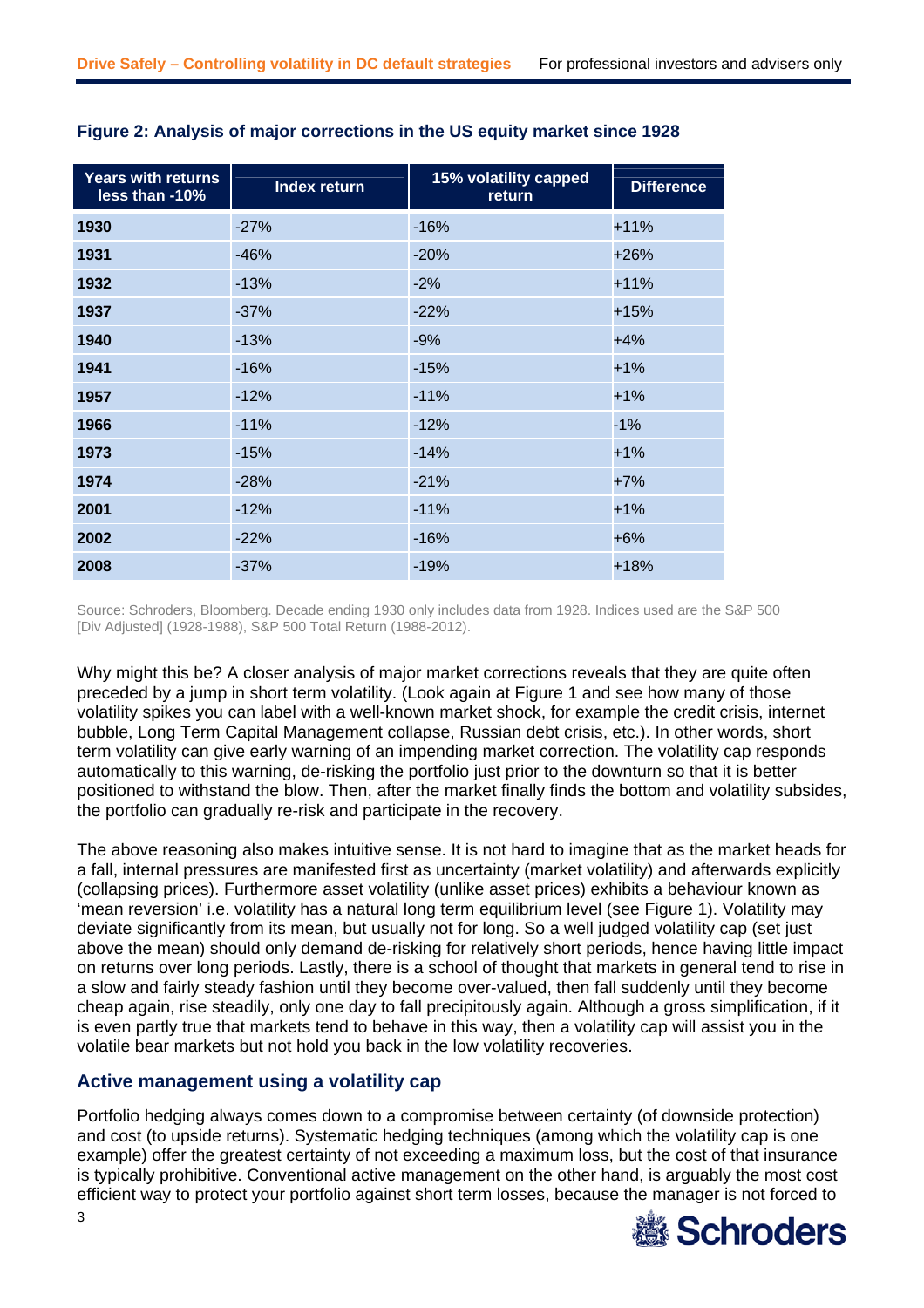follow a 'blind' rule to switch into cash to protect the portfolio, even when the option exists to switch instead into another lower risk asset with better return prospects. However active judgement is inherently uncertain, especially when markets become very risky and fear is driving asset class prices down.

The solution is obvious: combine judgement with system. Specifically, design an investment process such that when market prices are fluctuating within a range that can be considered normal, the active manager is free to exercise judgement without constraint, avoiding pitfalls and maximising returns. However on those rarer occasions when price fluctuations move outside of this normal range, over-ride the active process with a systematic de-risking rule. The volatility cap is perfectly suited to this purpose, as a 'last resort' mechanism to control extreme downside.

There is an analogy here with driving a car. Judgmental management is represented by the accelerator pedal, which is also of course a decelerator. Systematic management is represented by the brake. In most driving conditions, obstacles can be avoided and progress maintained through forward thinking and the skilful use of the accelerator pedal alone. Now and again however a sudden danger arises which could not have been anticipated and the brake has to be applied decisively. A good driver rarely uses his brake but when he does, he brakes decisively.

For a systematic strategy to be relied upon in the context of active management, it should be operated by a team that acts independently of the judgmental manager. Ideally the hedging mechanism should be implemented as a synthetic overlay<sup>1</sup>, so that the underlying physical portfolio of the judgemental manager is rarely tampered with. A well positioned volatility cap should result in the systematic 'brake' being applied only in extreme market conditions; at all other times active judgement should predominate.

## **Measuring volatility**

As with any systematic rule, the outcome is only as good as the inputs. For a volatility cap to be effective therefore, we need to measure the prevailing volatility of the underlying portfolio accurately. This is not as easy as it seems. If we use recent historical volatility as a measure of 'instantaneous volatility', there is the immediate problem of how far back to collect the price data. If we use a very short period then the volatility cap will have no 'memory' of distant shocks but if we go back too far, it won't be responsive enough to near term market turbulence. In either case we can also have the problem that when a past market shock drops out of the historical data set, the volatility measurement will suddenly drop, although there is no change to current market conditions.

Some practitioners prefer to use 'implied volatility', which in theory is the market's future expectation of the volatility of an asset, implied from the current trading prices of option contracts based on that asset. Implied volatility has its own problems. By definition it measures uncertainty in the future, when what we are after is a measure of uncertainty right now, before the correction occurs. Implied volatility is directly traded (e.g. using VIX futures on the S&P 500) to take positions in market 'sentiment' and is therefore often a better indicator of general market fear or greed than a measurement of the current volatility of the actual asset you are holding. Lastly, implied volatility data exists only for major traded assets (such as the S&P 500), which is therefore only really useful if your portfolio is comprised of US equities.

For this last reason, at Schroders we prefer to measure volatility using historical data, but in such a way as to iron out the imperfections described above. In particular our method recognises the 'autocorrelated' nature of volatility i.e. the fact that large changes in stock prices tend to be followed by large changes (of either sign), and small changes tend to be followed by small changes. In addition, the way we measure volatility allows us to cap complex portfolios comprising multiple asset classes and highly active asset allocation.

<sup>&</sup>lt;sup>1</sup> For most conventional portfolios, volatility caps can be implemented using a basket of exchange traded equity and bond index futures. When the cap is exceeded, the systematic manager sells these futures in the correct proportion to reduce the net exposure to risk assets and guide the overall volatility back within its cap limit.



l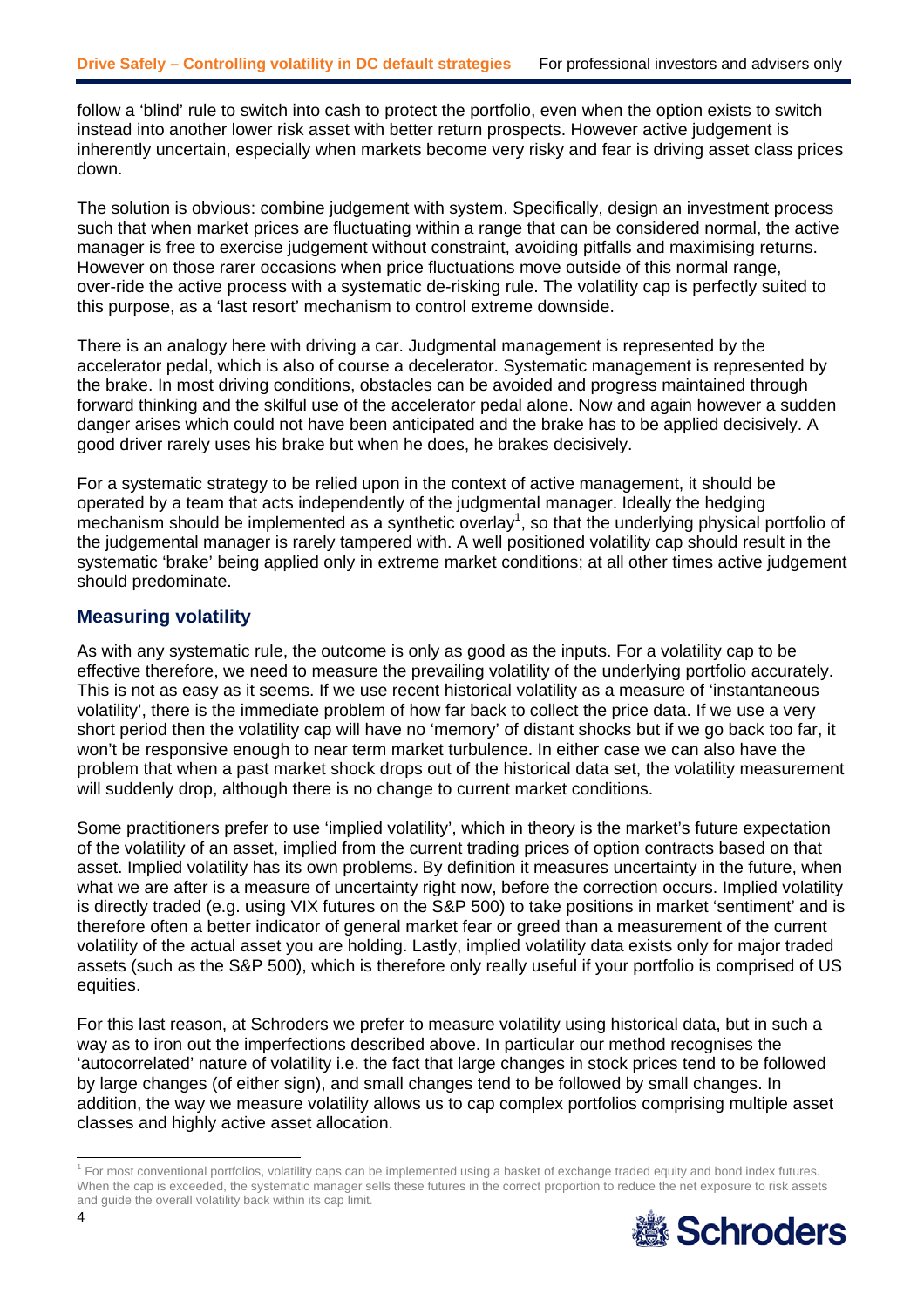#### **Alas, the volatility cap is not perfect**

At this point you would be forgiven for thinking that you have discovered the Holy Grail of investing. Sadly that is not true and the time has come to confess to the weaknesses of the basic volatility cap.

**There is still no free lunch.** In periods when the pattern of the market is typified by steady recoveries punctuated by violent corrections, a capped portfolio will outperform an uncapped one, as illustrated in Figure 3.





Source: Schroders, Bloomberg. Indices used are the S&P 500 (Dividend Adjusted) (1928–1988), S&P 500 Total Return (1988–2012). Left hand axis shows Index level, right hand axis the net exposure to the Index within the volatility capped strategy. Volatility cap is set at 15% per annum.

However the volatility cap is not fail-safe: heightened volatility usually precedes a market correction, but not always. On occasion, market collapses are truly unexpected, typically when the catalyst for the surprise event is completely unanticipated by the financial markets e.g. a declaration of war or natural disaster. A volatility cap offers no comfort in the 'calm before a storm' scenario. Furthermore, a market collapse and recovery never follows a neat inverted parabola, in particular the recovery is often preceded by several false starts or 'bear market rallies'. If your portfolio has been de-risked at the point when such a rally suddenly takes off, you will miss the boat.

Arguably this is not the most important boat to miss in the long run however (especially if one has survived the initial storm), provided one is able to capture the true recovery when it eventually materialises. Volatility control does not equal downside protection. Although the evidence does suggest that capping volatility does help to limit losses during most severe bear markets, it is nevertheless impossible to predict the size of that loss limitation. The basic volatility cap cannot target an explicit maximum loss amount. Often however, the end client wishes the manager to target an explicit downside target commensurate with that client's absolute risk tolerance.